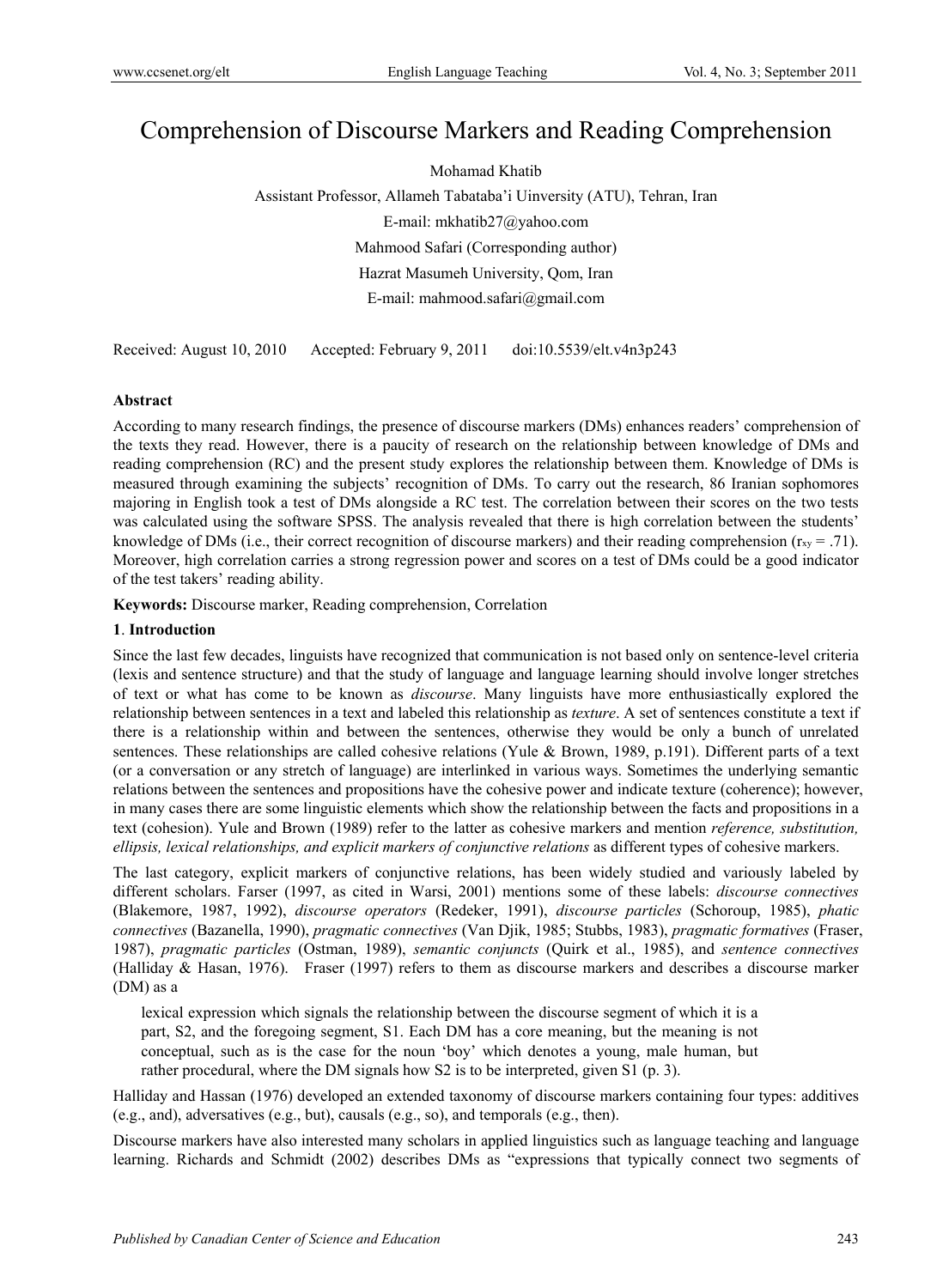discourse but do not contribute to the meaning of either. These include adverbials (e.g., *however*, *still*), conjunctions (e.g., *and*, *but*), and prepositional phrases (e.g., *in fact*)"

A great number of studies have explored the effect of discourse markers on reading comprehension. In interactive approaches to reading, the manner in which the readers use the linguistic features to work out a meaning from the text is considered very important. Also, much emphasis has been placed on the manner in which readers combine the sentences and propositions to comprehend a text. Accordingly, cohesion has gained a great deal of interest in the field of reading. Research findings suggest that the presence of DMs facilitates text comprehension by decreasing reading time and improving content recall. Haberlandt (1982, as cited in Ying, 2006) found that target sentences preceded by a connective resulted in faster reading times than unconnected sentences. Ying (2006) suggests that "while the absence of DMs does not affect a sentence grammatically, it does omit a powerful clue about the speaker's perception of the relationship between prior and subsequent discourse" (p. 52). Therefore, DMs and their presence in a text are shown to enhance readers' comprehension of texts and provision of DMs in reading passages will facilitate second language learners' reading comprehension.

Majority of the studies on the effect of DMs on reading comprehension have examined the effect of the presence or absence of DMs on the subjects' comprehension of the texts they read through manipulating some original texts by adding or omitting some DMs and comparing the subjects' reading comprehension of the original and the manipulated texts. In most of the studies, subjects had higher RC scores on the tests which employed passages with more DMs than the tests involving texts with fewer DMs. The researcher felt that there is a paucity of research on the relationship between second language learners' knowledge of DMs (which could be measured by examining the subjects' correct recognition of DMs) and their reading comprehension. Therefore, the researcher decided to conduct a research in which a sufficient number of subjects (around 90 students majoring in English) would take a test of reading comprehension alongside a test of DMs. The results would show the relationship between knowledge of discourse markers and reading comprehension. To that end, the following research questions and hypotheses were put forth:

(1) Is there a significant relationship between the subjects' recognition of discourse markers and their reading comprehension?

(2) Is there a significant regression between the subjects' scores on a DMs test and a RC test?

The following null hypotheses were formed for the questions above:

(1) There is no significant relationship between the subjects' recognition of discourse markers and their reading comprehension.

(2) There is no significant regression between the subjects' scores on a DMs test and a RC test.

#### **2**. **Previous studies**

Discourse markers are widely studied in second language teaching and their effect has largely been explored on the four language skills. Researchers have investigated the effect of DMs on the learners' comprehension of written and spoken texts. There also has been much research on the use of DMs by native speakers and non-native speakers of different language levels.

Arapoff (1968), from a word count by Ernest Horn, estimated that roughly 50 of the 1000 most commonly used words in written English were sentence connectors. This count involved only single words and did not include common idiomatic discourse markers, such as *off course*, *in addition*, and *as a matter of fact* which may well be as highly frequent as single word DMs, like *otherwise*, *thus*, or *therefore*. She suggests that "just the fact that such words occur frequently makes them worth studying".

Ying (2006) studied the use of DMs by native speakers and Japanese and Chinese non-native speakers through investigating their English compositions. There was an obvious difference among the three groups of students in their preferences for particular types of discourse markers. Also, various kinds of misuse of discourse markers were found in the essays written by the non-native speakers. Geva (1996) studied the effect of the level of second language ability on the comprehension of DMs.

Moradan (1995) investigated the effect of explicit teaching of DMs on the appropriate use of DMs by students in their writings and found that the students' conscious awareness of forms and implications of DMs improved their appropriate use of DMs. He also found that comparison of DMs in the first language and English had a great advantage for the students. Therefore, he suggested that explicit instruction of DMs should be involved in language courses to help learners take advantage of their knowledge of DMs in reading comprehension and other language uses.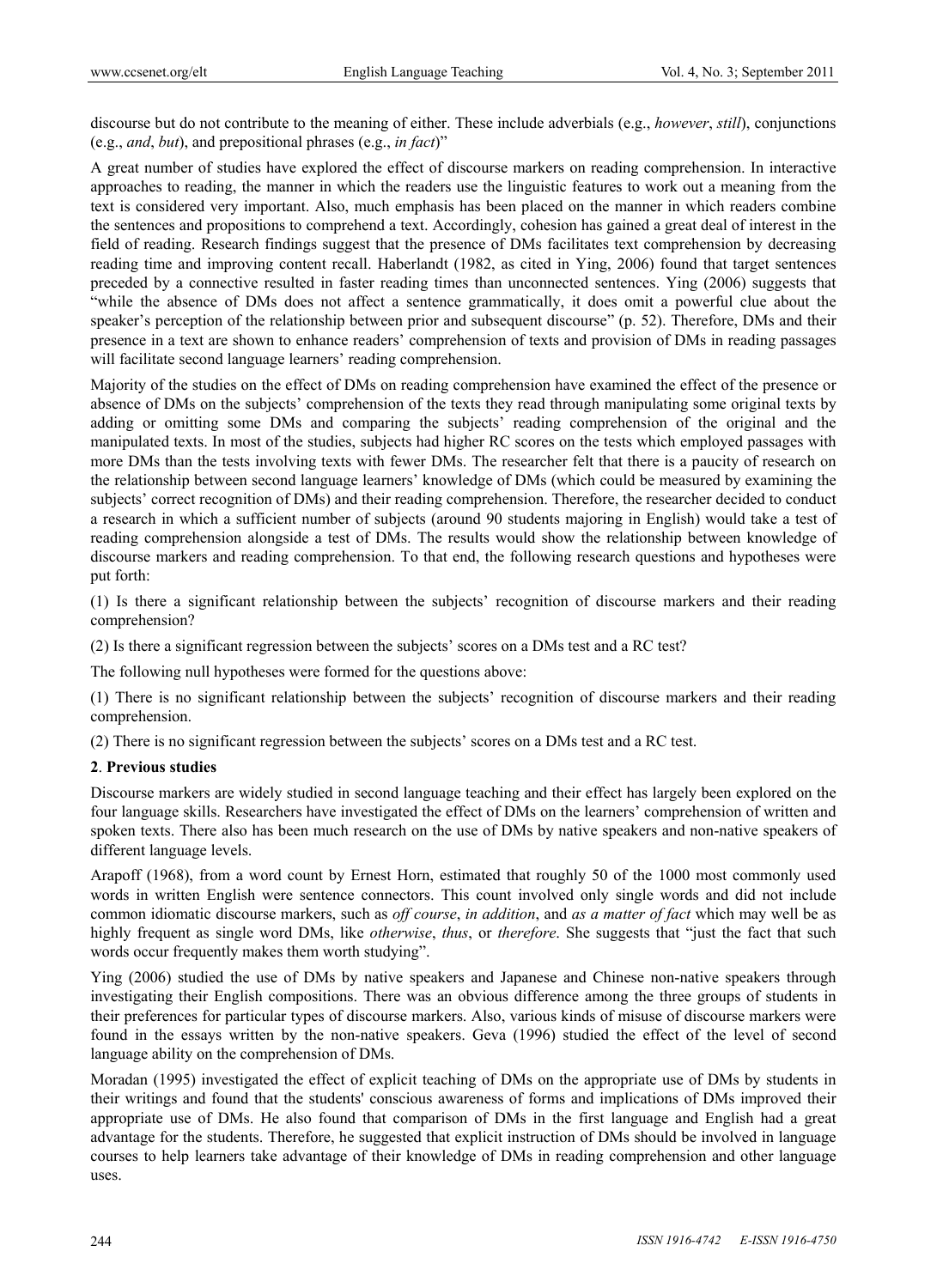Warsi (2006) explored the use of contrastive discourse markers by native speakers and advanced Russian students of English. Some Russian subjects used markers appropriately in a range of functions, while some used them with a more limited range of functions.

There also has been some research on the role of DMs on listening comprehension, among which is the research by Eslami and Eslami-Rasekh (2007). In this study, two groups of students listened to two different versions of a lecture. The two versions were different according to quantity and type of discourse markers. Listening comprehension tests and their mean scores were compared and the findings clearly indicated that subjects comprehended the lecture better when discourse markers were included than when they were omitted.

In the area of reading, there has been much research on the effect of DMs on reading comprehension. However, there is no consensus on the exact effect of explicit DMs on text understanding. Three different findings are reported in the literature: markers would have a facilitating effect, an interfering effect or no effect at all. A handful of studies have suggested that DMs have a negative influence on reading comprehension as they make the linked sentences longer and add extra load on the reader's brain. Degand et al. (1998) suggest that

It seems that connectives facilitate the comprehension process in that they improve threading process, but that they do not increase comprehension of the text. It might even be possible that they ease the reading task in such a way that they provide the reader with the "impression" of having understood the text instead of a real understanding (p. 1).

However, majority of the studies in this regard have indicated that DMs have a positive effect on reading comprehension. Most of the studies manipulated the texts by adding or omitting DMs and examined the effect of the presence or absence of DMs on the reading comprehension of the subjects.

Bahrami (1992) studied the effect of the number of DMs in the texts on the subjects' reading comprehension. He added 26 and 48 DMs to some original texts in a reading comprehension test and developed two extra versions of the same test. He administered the three tests among three groups of subjects with the same language ability level. The group who took the test with the greatest number of DMs performed better than the other two groups.

Akbarian (1998) and Degand et al. (1999) examined the comprehension of two groups of subjects with the same language ability, reading two versions of the same texts (original and manipulated ones whose DMs were deleted). The subjects who had the original texts, from which no DMs were omitted, performed better.

Innajih (2007) investigated the effect of explicit instruction of DMs on the reading comprehension of the second language learners. The participants in the treatment group were explicitly taught DMs types and their relation to reading comprehension for three months before they took the reading test. The results showed that the treatment group performed better than the control group on the reading test.

Finally, Stoodt (1972, as cited in Innajih, 2007), in a cloze study with fourth-grade American children, found a significant relationship between reading comprehension and the comprehension of discourse markers.

## **3**. **Method**

## *3.1 Participants*

In the first phase of the study 35 second-year students majoring in English Language and Literature from Qom University were selected to take the test for the development of the DMs test. Then, 33 second-year students of English at Islamic Azad University (Qom branch) took the final DMs test along with Story's (1997) discourse cloze test to help the researcher validate the DMs test (criterion validation). Finally, 91 students majoring in English Language and Literature and English Translation at Allameh Tabatabai', Qom, and Mofid universities took the final form of the DMs test alongside a reading comprehension test. The number of the female subjects and that of the male subjects were approximately the same (47 female subjects and 44 male subjects). The study was conducted at the end of their fourth semester. However, five subjects did not take the time to do the reading test properly and their scores were not included in the study.

## *3.2 Instrumentation*

Three tests were used in the present study: a reading comprehension (RC) test, a test of DMs, and a discourse cloze test. All of them were multiple choice tests. The reading comprehension test and the test of DMs each contained 25 items and the discourse cloze included 13 items.

# 3.2.1 Reading comprehension test

Five passages of reading comprehension were selected from the Michigan Test's reading section. The four types of discourse markers in Halliday and Hassan's (1976) taxonomy (additives, adversatives, causals, and temporals),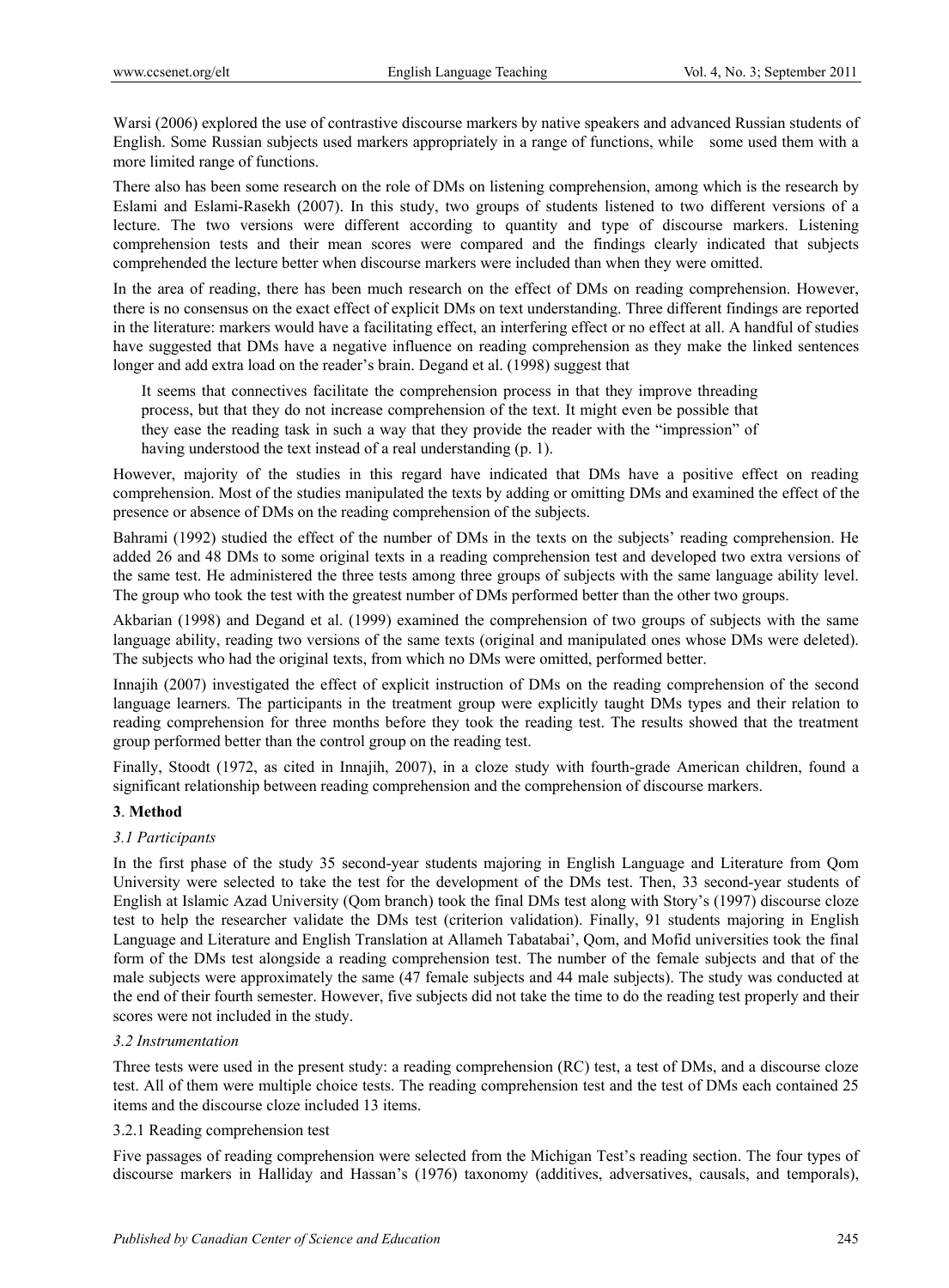alongside some other DMs beyond this taxonomy, such as intensifiers and exemplifiers, were identified in these texts. Then 20 more DMs were added to these five texts in a manner which preserved the naturalness of the texts. The DMs were added in places where the relationship between propositions and facts were indicated through the underlying semantic relations. These relations could have been indicated by DMs without changing the content and message of the text. The new texts were examined by two native speakers, an American undergraduate student of medical sciences (Jacob Williams) and a Canadian high school teacher of history (John Smith), and some university instructors of English and PhD candidates in TEFL. All of them approved of the naturalness of the texts. The final form of the reading texts ranged from 142 words long to 220 words long and contained six to ten discourse markers of different types respectively. The reading passages were followed by the original reading comprehension questions, which were global questions and examined the overall comprehension of the texts. Each passage was followed by five questions.

#### 3.2.2 Discourse markers test

The discourse markers which were employed in the reading passages were identified and on the basis of these DMs a test was developed. The DMs used in the reading texts are:

*as well as*, *besides*, *moreover*, and *similarly* (additive); *although*, *despite however*, *nevertheless*, *on the other hand*, *though*, and *yet* (adversative); *accordingly*, *because*, *consequently*, *for*, *since*, *so*, *therefore*, *thus*, *to conclude* (causal); *afterwards*, as soon as, *at first*, *finally*, *first*, *then*, and *until* (temporal); *actually*, *after all*, *as though*, *in case*, *in fact*, and *such as* (other types).

Forty multiple choice items were developed for these DMs. To do so, 40 original sentences of appropriate level of difficulty, which had one of these DMs, were found in natural and authentic texts. Then their DMs were replaced with a blank space and four choices of discourse markers were added to them, one of which completed the sentence correctly. In this way a test of discourse markers with 40 items was developed. 35 second-year university students of English took this test and an item analysis was performed on the test items. Henning's (1987) facility and discriminability indexes were used for verifying the appropriacy of the items. Items with an item facility ranging from 0.33 to 0.67 and item discrimination of 0.67 and above were considered appropriate. The upper and lower groups were defined as the upper and lower third, or 33%. They also had appropriate distracter efficiency. Twenty two of the items had the appropriate item facility and item discrimination and three of the remaining items had some small problems which were fixed to make appropriate items. These 25 items constituted the final form of the DMs test.

### 3.2.3 Discourse cloze

Story's (1997) discourse cloze test was used for the criterion validation of the developed DMs test. The test was one of a battery of diagnostic reading tests developed in a comparative study of construct validation techniques (Storey, 1994). A discourse cloze test is an extension of cloze procedure in which deletion of information carrying propositions are avoided, instead linguistic elements which establish interrelationships between the text propositions (cohesive devices and rhetorical markers) are deleted. The discourse cloze was a 13-item, multiple-choice, rational-deletion discourse cloze test.

## *3.3 Procedures*

The final form of the DMs test was administered among 33 second-year university students of English together with Story's (1997) discourse cloze test. The discourse cloze test was used as a criterion for criterion validation of the developed DMs test. The scores on the two tests were analyzed by the software SPSS for the Windows and a significantly high correlation coefficient was shown to exist between the scores on the two tests ( $r_{xy} = 0.77$ ). Then 91 second-year students of English took the DMs test alongside the reading comprehension test. Five subjects did not complete the reading test properly and were excluded from the study, leaving 86 subjects. The correlation between the DMs test and reading comprehension test was worked out by using SPSS program. The correlation was significant ( $r_{xy} = 0.71$ ).

#### **4. Data analysis**

In this study, a test of reading comprehension and a test of DMs were administered among 86 subjects. The scores on the two tests were analyzed and a correlation analysis was performed on them. The correlation coefficient was 0.71, which suggests a high relationship between the subjects' ability to recognize DMs correctly and their reading comprehension. Recognition of DMs can be considered as knowledge of DMs.

#### **5**. **Results**

Table 1 shows the main characteristics of the scores of the 33 subjects who took the developed discourse markers test and Story's (1997) discourse cloze test. The mean (8 and 13.9) and standard deviations (2.3 and 3.4) of the two sets of scores indicate that the two tests have similar characteristics and the traits being measured by the two tests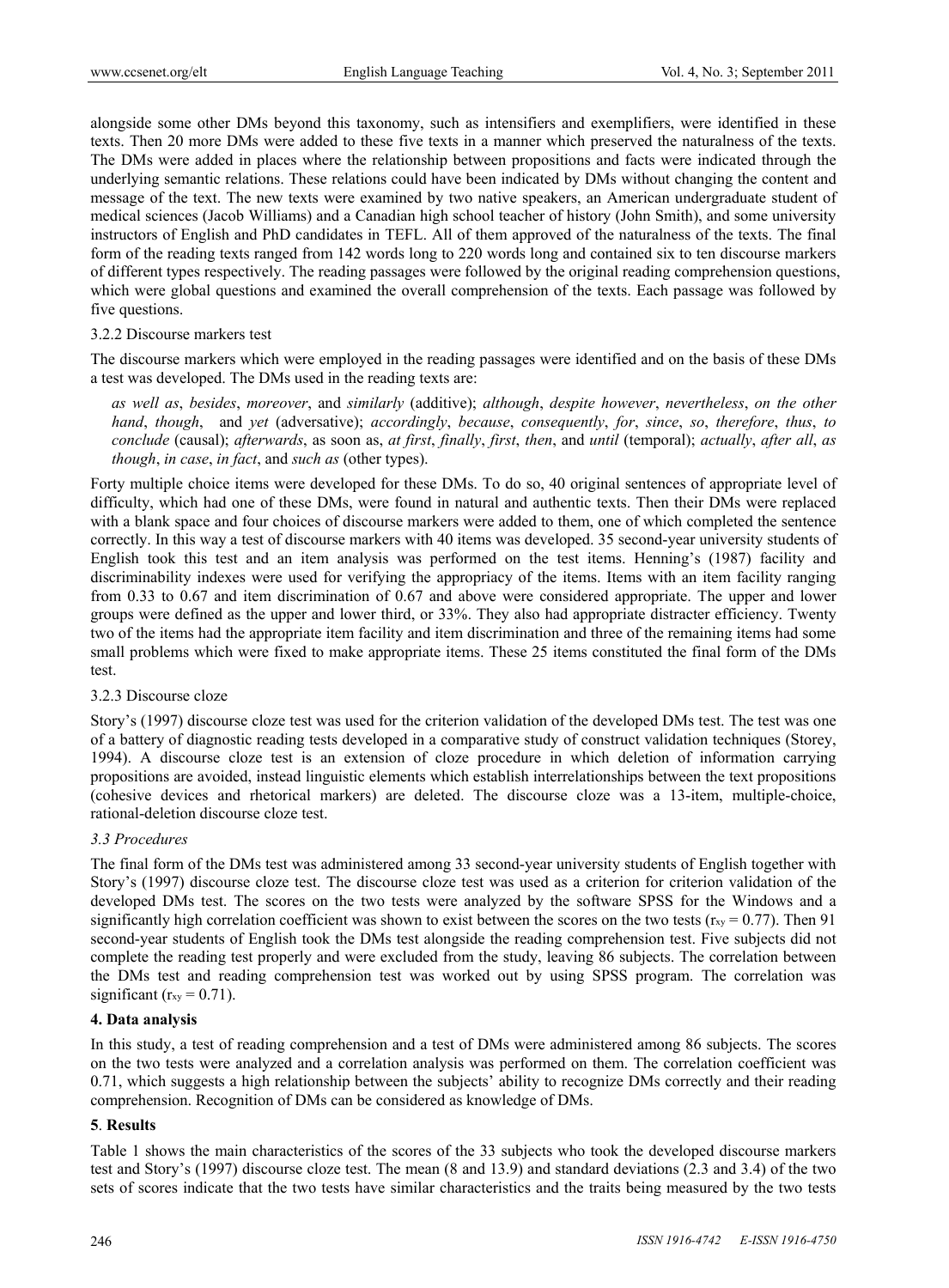are most probably the same. Remember that the DMs test contained 25 items and the discourse cloze test contained 13 items; therefore, the values of the mean and standard deviation of the discourse cloze test should be multiplied by 2 to be comparable to those of DMs test. Story's (1997) discourse cloze test measures the ability of the subjects to comprehend the relationships between text propositions and correctly recognize the appropriate cohesive devices (discourse markers and cohesive ties). Also the DMs test is supposed to measure the subjects' ability to comprehend the relationship between the two propositions in each item and correctly recognize the appropriate DMs. Therefore, if the scores on the two tests have similar characteristics it is logically possible to suggest that they are measuring the same trait and the DMs test is justified as a valid test of DMs.

Table 2 shows the correlation analysis on the two sets of scores. The correlation coefficient is 0.77 which indicates that the two measures are highly correlated. This high correlation between the newly developed DMs test and Story's (1997) discourse cloze test validates the DMs test and provides the justification for using the DMs test as a valid measure of DMs knowledge.

Table 3 displays the descriptive statistics of the 86 subjects' score on the reading comprehension test and the DMs test. The two sets of scores have similar means and almost the same standard deviation. The subjects who performed well on the DMs test did well on the reading test too and the ones who performed poorly on the DMs test got low scores on the reading test. This may indicate that the constructs being measured by the two tests have a great deal in common.

Figure 1 is the scatter plot of the scores on the two tests (RC test and DMs test). It visually shows that there is a high positive go-togetherness between the scores on RC test and DMs test. Before going to correlation table, we can observe that there is a positive correlation between the scores on the DMs test and those on the reading comprehension test. There seems to be a significant correlation between the scores on the two tests.

Finally, table 4 represents the correlation analysis on the scores of reading comprehension test and DMs test. The correlation coefficient is 0.71 which is significant at the 0.01 level. It means that there is a high relationship between the two measures.

# **6. Discussion**

The high correlation between the RC test and the DMs test (.71) allows the researcher to reject the null hypothesis that "there is no significant relationship between the students' reading comprehension and recognition of discourse markers".

 $R^2$  (.71<sup>2</sup> = .50) reveals that more than half of the variation in the scores of RC test can be accounted for by the knowledge of discourse markers (scores on DMs test) and that an examinee's score on a DMs test is much helpful in regressing his or her score on a RC test. Therefore, the second null hypothesis is rejected.

The subjects' recognition of discourse markers in the DMs test represents their knowledge of DMs; because the items require the subjects to first comprehend the relationship between the two propositions and then recognize the appropriate DMs. And since the same DMs as in the DMs test were used in the reading texts to indicate the interrelationship between the propositions in the texts, the subjects had to comprehend the DMs in order to have an overall comprehension of the texts. Therefore, the subjects' comprehension (or lack of comprehension) of the reading texts could be partly due to their comprehension of DMs in the texts and accordingly to their knowledge of DMs. The subjects who had a good command of DMs enjoyed a better comprehension of the texts and the subjects who had poor knowledge of DMs could not comprehend the interrelationships between text propositions and hence the overall message of the texts. We can conclude that one of the factors contributing to the overall comprehension of reading texts is the comprehension of DMs and the relationships between text propositions. Other factors include vocabulary, sentence structure, and background knowledge related to the content of the texts.

A study by Nunan (1999) indicated that the "background knowledge was a more important factor than grammatical complexity in the ability of the readers to comprehend the cohesive relations in the texts" (p. 260). Here, the subjects were able to better comprehend the cohesive devices probably due to the fact that they had the background knowledge and hence a better global comprehension of the texts. Thus, comprehension of DMs and cohesive relations, on the one hand, and overall comprehension of texts, on the other hand, are highly interrelated. What the results of the study suggest is that for a better global comprehension of reading texts, second language readers need to comprehends and recognize meanings and functions of discourse markers, that is, they require to have a good command of DMs. One suggestion could be explicit instruction of discourse markers, their meanings and functions in different contexts.

# **7. Implications and suggestions for further research**

The present research attempted to verify the researcher's informed impression that there should be a high correlation between reading comprehension and the knowledge of DMs. The researcher had observed that his students had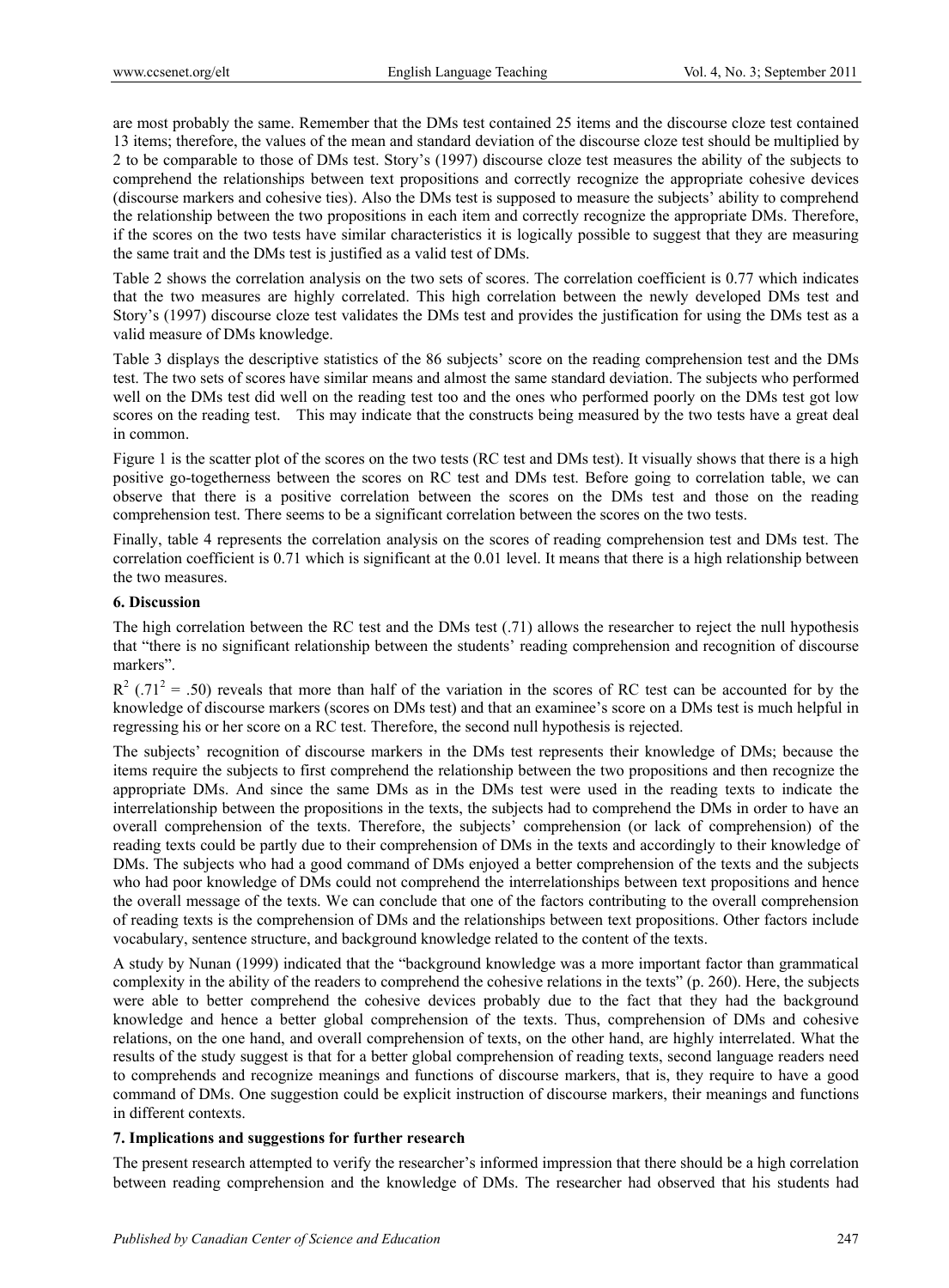problem comprehending the parts of the reading texts where they did no know the meanings and functions of DMs. After the correct meanings and functions of the DMs were provided by the instructor, they could comprehend the texts easily. This led the researcher to investigate the relationship between comprehension of DMs and reading ability. The research findings indicate a high correlation between the two. This suggests that, on the whole, students who have good command of DMs can comprehend reading texts significantly better than students who are poor at the comprehension and recognition of DMs.

What the results propose is that for a good reading comprehension an appropriate command of English DMs is required. The implication of the study for language teaching would be that we should pay more attention to discourse markers in reading comprehension courses. As the research by Innajih (2007) shows, explicit instruction of DMs is to the advantage of second language learners and it enhances their reading comprehension significantly. In fact explicit teaching of DMs seems to influence all language skills since they are important components of language. As some studies have shown (Moradan 1995, Nunan 1991), it is recommended that the instructor compare the DMs in English with those in the students' first language.

A high correlation suggests a strong regression power. If there is a high correlation between recognition of DMs and reading ability, scores on DMs items could be a good indicator of the test takers' ability to comprehend the relationship between the propositions in a text and therefore their overall reading comprehension. The suggestion is that DMs can be better exploited in reading comprehension tests. Discourse cloze tests are good choices to be included in reading comprehension test batteries. These tests mainly measure the test takers' overall comprehension of a text and the relationship between the parts of the text.

However, like all studies this research had limitations and could not include all the issues related to the topic. Therefore, there is need for further studies to shed more light on the issues. First, the study needs to be replicated as there is a paucity of research on the relationship between comprehension and recognition of DMs and reading comprehension. Second, many research findings suggest that different DMs affect reading comprehension differently. Different DMs impose different amount of 'cognitive load' (the psychological load imposed on the readers' processing capacity by linguistic constituents within text). DMs which have the same direction of reasoning as the reader's direction create less cognitive load. Therefore, further research can investigate the relationship between reading comprehension and different types of DMs separately. Third, interested researchers can study the relation between recognition of DMs and reading comprehension on other levels of language ability. It is hoped that more research on this topic will solve more problems in the field of second language reading.

## **References**

Arapoff, N. (1968). The semantic role of sentence connectors in extra-sentence logical relationship. *TESOL QUARTERLY Vol. 2, No. 4.* doi:10.2307/3585921, http://dx.doi.org/10.2307/3585921

Akbarian, I. (1998). *The role of conjunctions in reading comprehension*. Unpublished MA thesis. Allameh Tabatabai University.

Bahrami, A. (1992). *English Discourse markers and their impact on the reading comprehension of Iranian students*. Unpublished MA thesis. Allameh Tabatabai University.

Brown, G. & Yule, G. (1989). *Discourse Analysis*. Cambridge University Press.

Degand, L., Lefèvre, N., & Bestgen, Y. (1999). The impact of connectives and anaphoric expressions on expository discourse comprehension. [Online] Available: www.springerlink.com/index/K4536732V16J6L51.pdf

Eslami, Z. & Eslami-Rasekh, A. (2007). Discourse Markers in Academic Lectures. *Asian EFL Journal, Vol. 9. Issue1.* 

Geva, E. (1992). The role of conjunctions in L2 text comprehension. *TESOL QUARTERLY Vol. 26, No. 4.* 

Henning, G. (1987). *A Guide to Language Testing*. Newbury House Publishers. doi:10.2307/3586871, http://dx.doi.org/10.2307/3586871

Innajih, A. (2007). The effect of conjunctive types on the English language reading comprehension of Libyan university students. [Online] Available: www.ecls.ncl.ac.uk/publish/text/TheEffectofConjunctive/

Moradan, A. (1995). *Significance of conjunctions as a cohesive device in teaching writing*. Unpublished MA thesis. Allameh Tabatabai University.

Nunan, D. (1999). *Second language teaching and learning*. Heiline &Heiline Publishers.

Richards, J. C. & Schmidt, R. (2002). *Dictionary of Language teaching and Applied Linguistics*. Pearson Education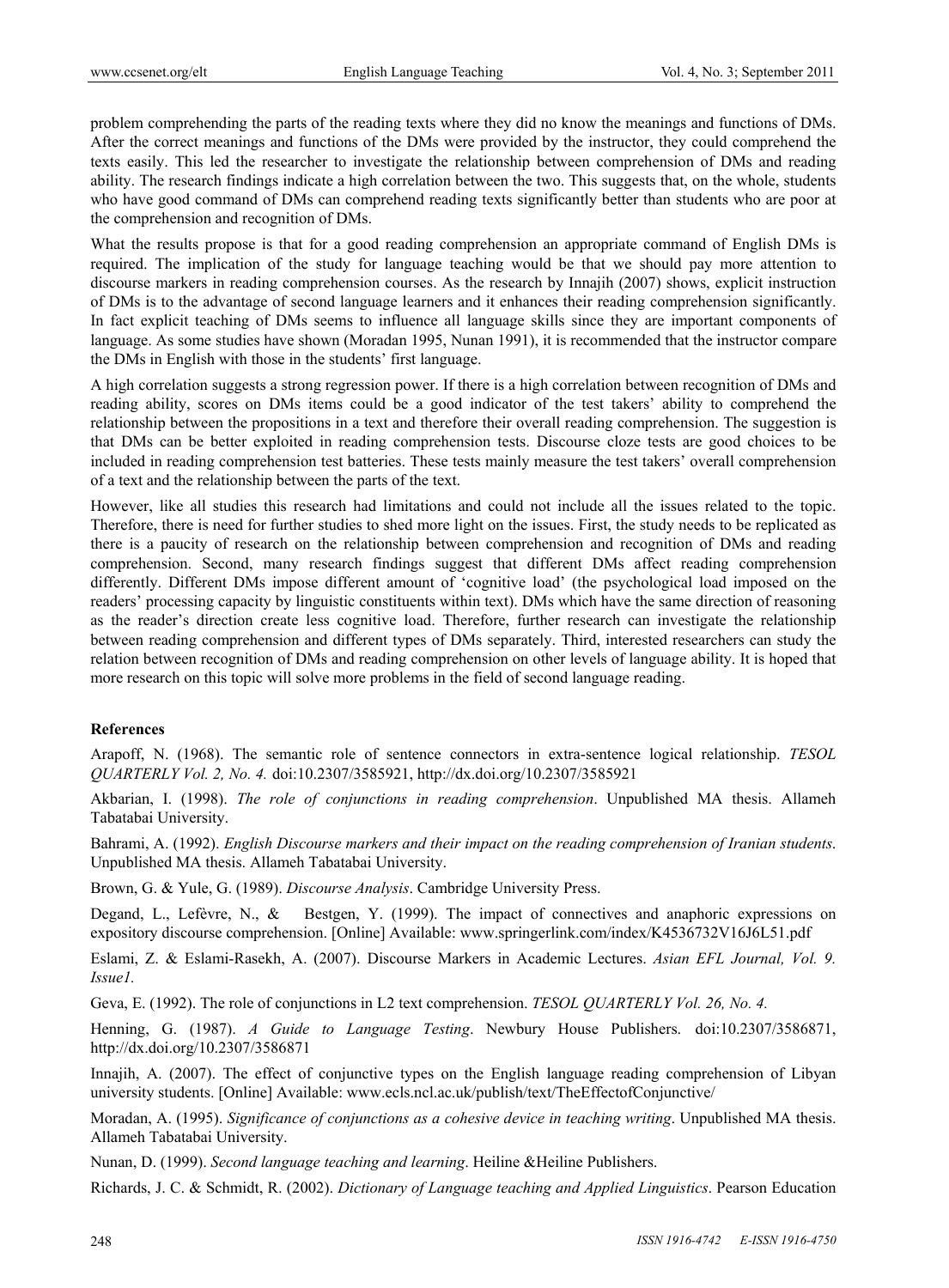Limited.

Storey, P. (1997). Examining the test-taking process: a cognitive perspective on the discourse cloze test. *Journal of Language Testing, 14(2), 214-231*. doi:10.1177/026553229701400205, http://dx.doi.org/10.1177/026553229701400205

Warsi, J. (2001). The Acquisition of English Contrastive Discourse Markers by Advanced Russian ESL Students. Unpublished PhD dissertation, Boston University. [Online] Available: http://jilaniwarsi.tripod.com/professional/id14.html

Ying, S. (2006). An Analysis of Discourse Markers Used by Non-nativeEnglish learners: It's Implication for Teaching English as a Foreign Language. [Online] Available: www.kuis.ac.jp/icci/publications/kiyo/pdfs/19/19\_03.pdf

Table 1. Scores on the DMs test and the discourse cloze

|                      | N  | Minimum | Maximum | Mean | Std. Deviation |
|----------------------|----|---------|---------|------|----------------|
| Discourse cloze      | 33 | 4.0     | 12.0    | 8.0  | ر. ے           |
| DM <sub>s</sub> test | 33 | 8.0     | 23.0    | 13.9 | 3.4            |

Table 2. Pearson Correlation between the DMs test and the discourse cloze

|                          | Discourse cloze | DM <sub>s</sub> test |  |  |
|--------------------------|-----------------|----------------------|--|--|
| Discourse cloze          |                 | $77***$              |  |  |
| DMs test                 | $77***$         |                      |  |  |
| **p $< 0.01$<br>$N = 33$ |                 |                      |  |  |

Table 3. Scores on the RC test and the DMs test

|                      | N  | Minimum | Maximum | Mean | Std. Deviation |
|----------------------|----|---------|---------|------|----------------|
| Reading Comp         | 86 | 6.0     | 23.0    | 14.9 | 4.4            |
| DM <sub>s</sub> test | 86 | 4.0     | 23.0    | 12.4 | 4.3            |

Table 4. Pearson Correlation between the Reading Comprehension (RC) test and the DMs test

|                      | RC test | DM <sub>s</sub> test |
|----------------------|---------|----------------------|
| RC test              |         | $71***$              |
| DM <sub>s</sub> test | $71***$ |                      |
| .                    |         |                      |

\*\*p < 0.01  $N = 86$